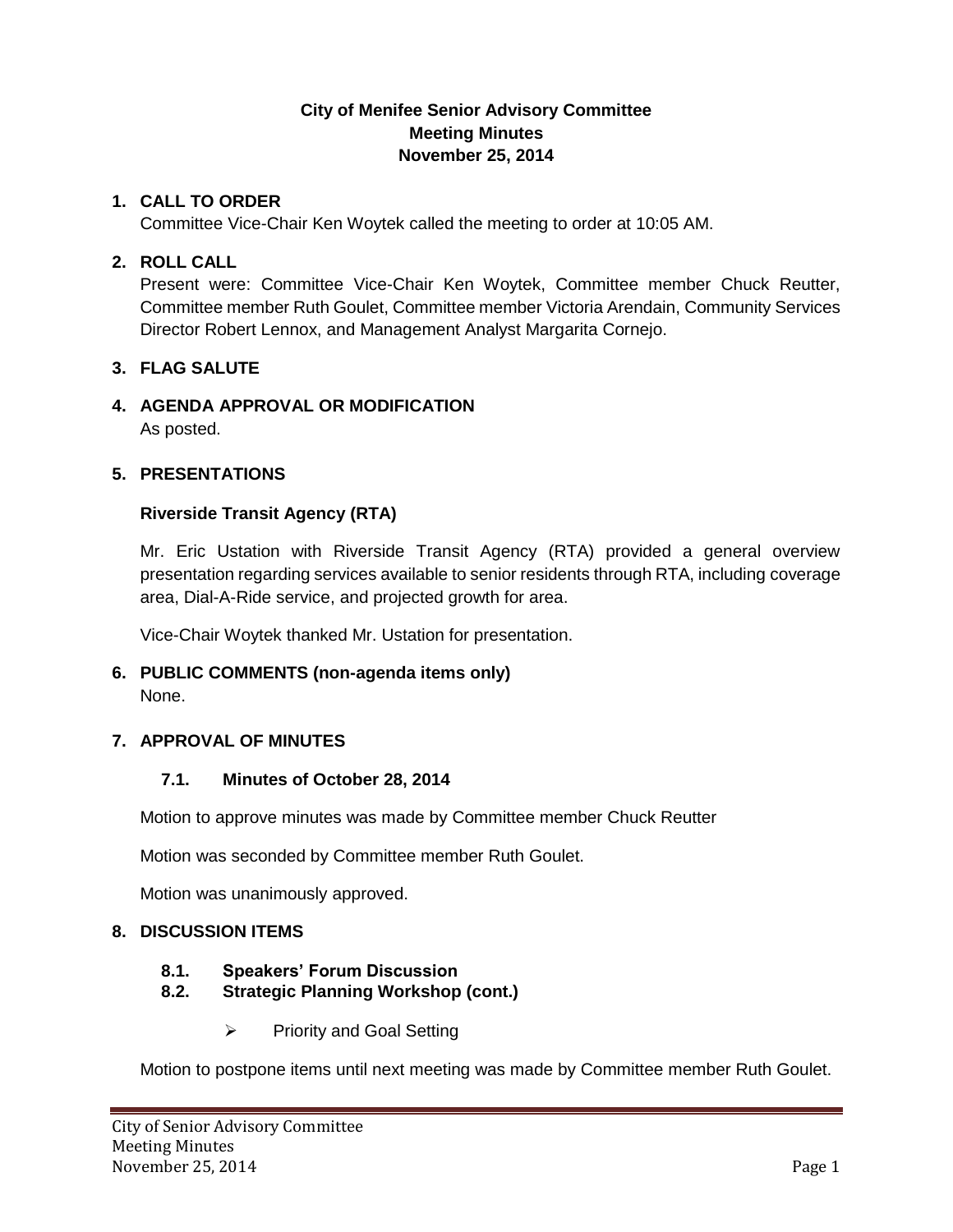Motion was seconded by Committee member Chuck Reutter.

Motion was unanimously approved.

# **9. COMMUNITY SERVICES DIRECTOR COMMENTS**

Community Services Director Robert Lennox provided brief update on the upcoming Christmas Tree Lighting Event to be held on December 5, 2014.

Committee member Ruth Goulet requested if it was possible to include some informational brochures on the Senior Advisory Committee, such as meeting dates and times, at the City booth during the Christmas Tree Lighting event.

Community Services Director Lennox advised staff would prepare flyer for distribution at event.

#### **10. COMMITTEE MEMBER COMMENTS**

Motion to cancel December 23, 2014 regular meeting and hold special meeting on December 16, 2014 was made by Committee member Chuck Reutter and seconded by Committee member Victoria Arendain.

Motion was unanimously approved.

Committee member Victoria Arendain asked for update on the park master plan and the possibility of a new senior center.

Community Services Director Lennox advised the park master plan process and indicated proposal would be presented to Parks, Trails, and Recreation Commission before going to Council for recommendation.

Committee member Ruth Goulet reminded everyone about the Menifee Town Hall meeting on December 8, 2014 at the Kay Ceniceros Senior Center.

# **11. FUTURE AGENDA REQUESTS FROM COMMITTEE MEMBERS:**

#### **Items Scheduled for Future Agendas:**

- > Catholic Charities<br>> Sun City Commerc
- Sun City Commercial Zone Improvement Discussion

Committee member Chuck Reutter indicated he would like to have more information on the Sun City Commercial area.